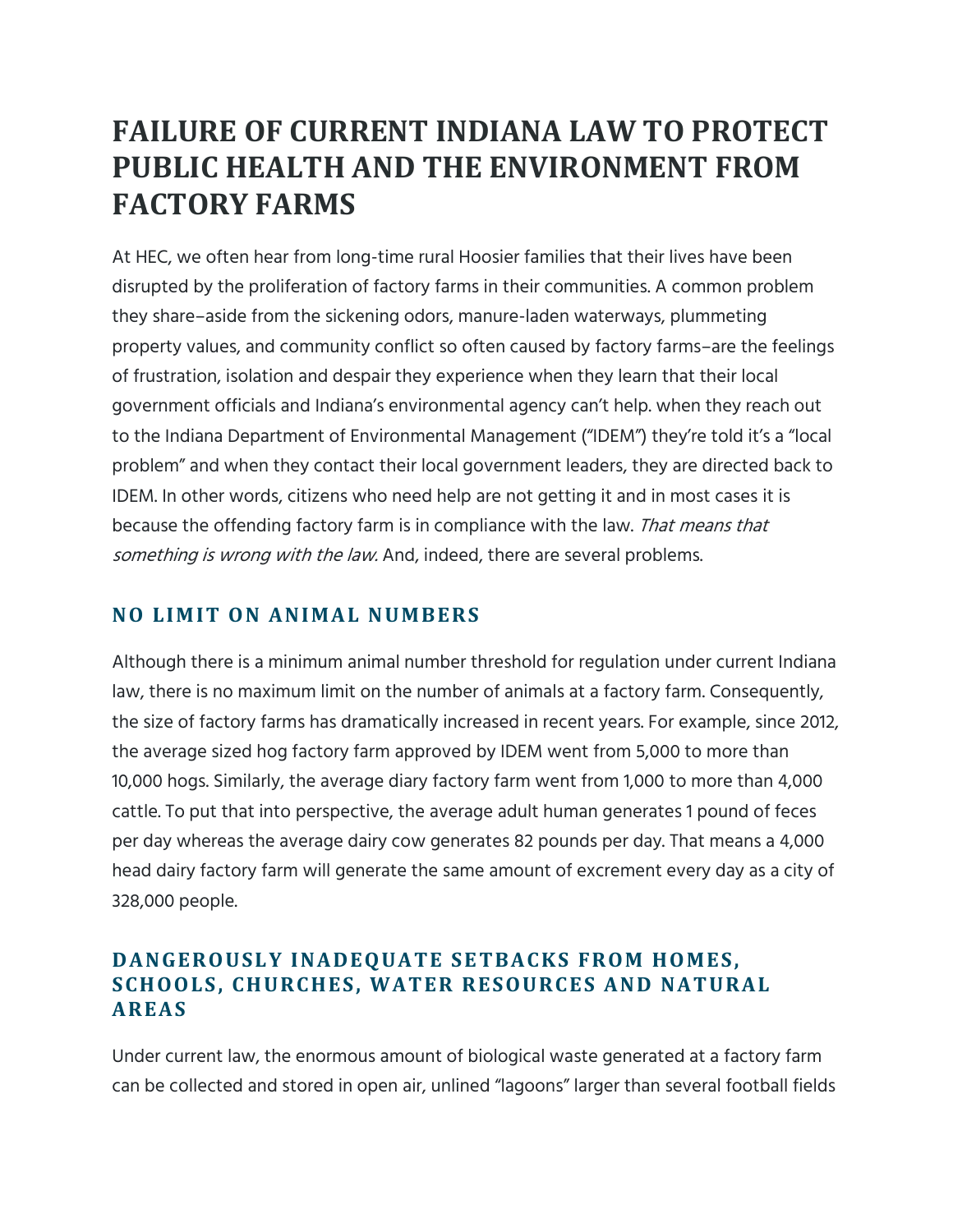and built just 400 feet away from where people live. That's because current regulation imposes a mere 400-foot setback from existing homes–a distance that is measured from structure to structure, not the residential property line. Put another way, if an existing home is 300 feet from its property boundary, the factory farm–regardless of size–can be built just 100 feet from that boundary, effectively imposing a 300-foot easement on the residential property without paying for it. Similarly, current regulation imposes a mere 300 foot setback from our lakes, rivers, streams, and wetlands. And there are no specific setbacks for parks, churches, schools, and other public places other than a meager 100-foot setback from property lines. In other words, regardless of the number of animals and amount of waste produced, no hog skyscraper would ever be too large, and no lake of dairy waste too vast, putrid, and foul, to require a greater setback from where our children and their families live, learn, play and worship.

#### **FAC TORY FARMS ARE NOT "ZERO DI SCHARGE"**

The livestock industry claims that there is no need to strengthen current regulation because factory farms are "zero discharge"–i.e., they do not pollute our waterways. This is a legal fiction and simply not true. Indiana's livestock generate as much untreated excrement as that produced by 87 million people. Put another way, Indiana's factory farms generate 14 times the amount of animal waste produced by Indiana's human population. It is well known that animal waste (both from humans and livestock) contains high levels of phosphorus and nitrogen as well as pathogens like *E. coli* and parasites which is why human waste must be treated before it can ever be applied to land. Nevertheless, under current regulation, as long as the millions of gallons of untreated livestock waste produced annually by a typical factory farm is spread on land in accordance with cookie-cutter setback requirements and application requirements for nutrients (not pathogens), any runoff of that waste with rain or melting snow to waterways, or leaching into groundwater, is not considered a "discharge" subject to permitting or enforcement. And, because IDEM is required to conduct inspections only once every 5 years, whether factory farms are complying with even the meager land disposal requirements is really anybody's guess. As a result, the leading source of water contamination in Indiana is E. coli — contamination that is largely from livestock waste.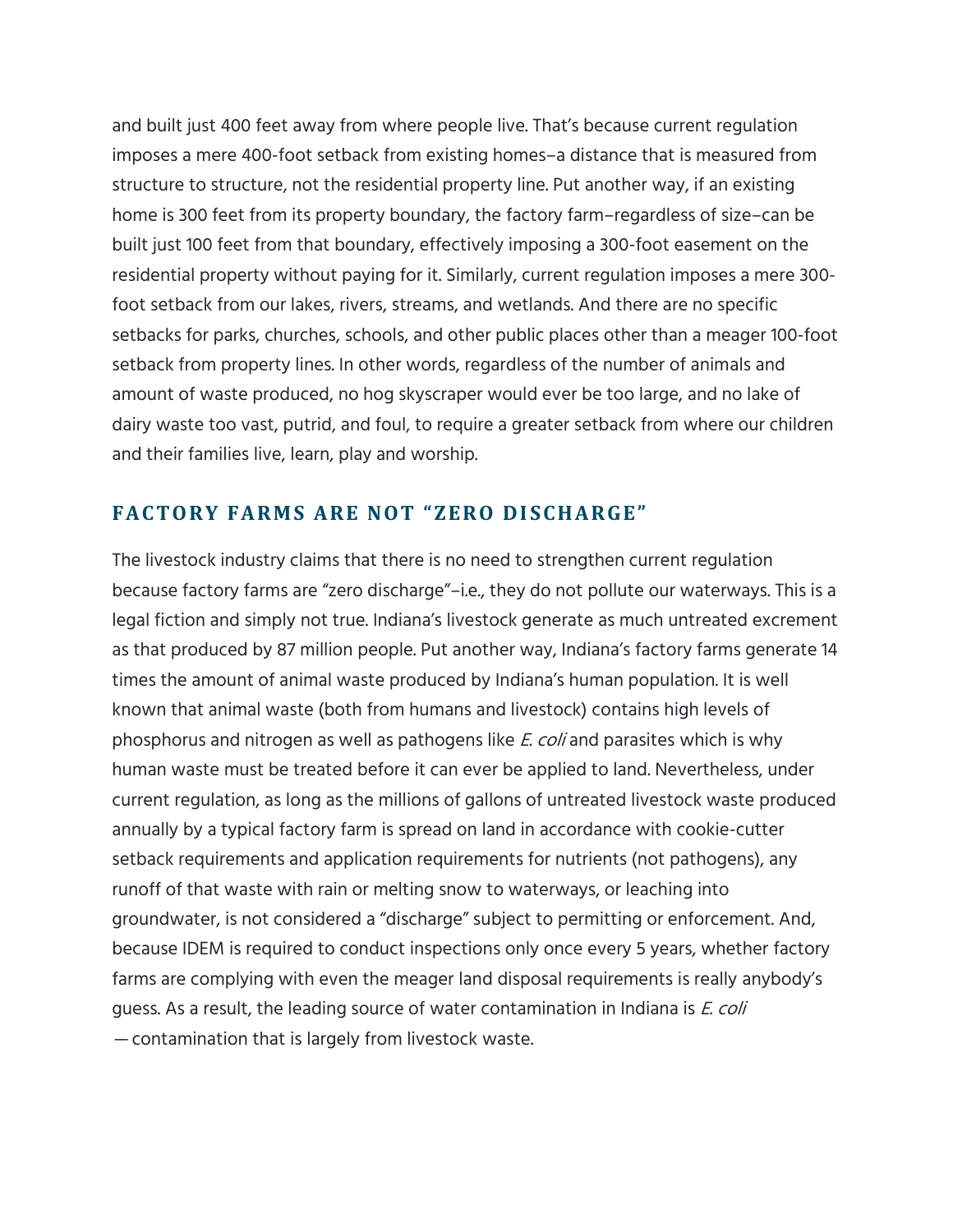### **NO LIMITS ON NOXIOUS ODORS AND DANGEROUS AIR EMISSIONS**

Under current law, IDEM lacks authority to regulate the noxious and dangerous odorous compounds (hydrogen sulfide, ammonia, volatile fatty acids, amines, and others) that factory farms are known to generate. Nor does USEPA, because factory farms are exempt from regulation under the Clean Air Act. This is particularly troublesome given the findings of numerous, peer-reviewed, scientific studies over decades that have confirmed the human health effects and significant deterioration of air quality and quality of life for people who live near factory farms due to these emissions. Furthermore, this problem more than any other is the one that is so devastating to the lives of people who through no fault of their own find themselves living next to a new factory farm where a cornfield once stood. Yet under current law, it is perfectly legal.

# **OTHER IMPACTS OF FACTORY FARMS**

## **ANTIBIOTIC RESISTANCE**

Animals raised on factory farms are routinely given antibiotics to accelerate growth and ward off disease associated with living in confined conditions. The widespread use of antibiotics has contributed to the evolution and increase of antibiotic-resistant bacteria in humans. The Center of Disease Control and Prevention (CDC) has declared antibiotic resistance to be among the top five health threats facing our nation. In addition, the American Public Health Association, the American Medical Association, the American Academy of Pediatrics, the Infectious Disease Society of America, and the World Health Organization have all issued statements calling for restrictions on the use of prophylactic antibiotics in livestock.

#### **ECONOMIC IMPACTS**

Typically, the four largest firms in one economic sector will control anywhere between 40- 45% of the sector's market. Many economists maintain that allowing any higher levels of market concentration can erode competitiveness. Nevertheless, in the agriculture sector, a handful of giant conglomerates control approximately 90% of all meat, dairy, and poultry production. This domination of market share is due in part to state and national policies